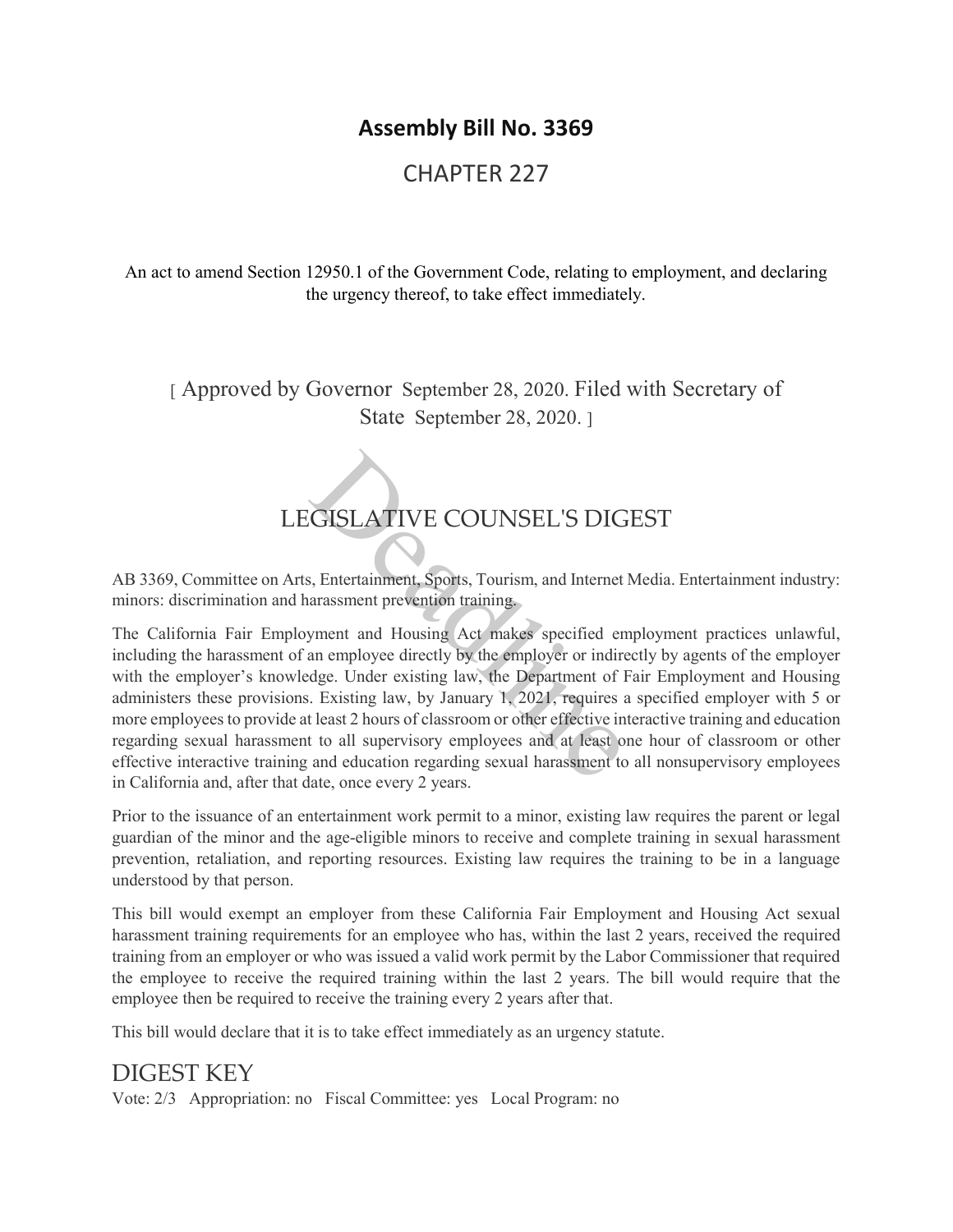# BILL TEXT THE PEOPLE OF THE STATE OF CALIFORNIA DO ENACT AS FOLLOWS:

#### **SECTION 1.**

Section 12950.1 of the Government Code is amended to read:

#### **12950.1.**

(a) (1) By January 1, 2021, an employer having five or more employees shall provide at least two hours of classroom or other effective interactive training and education regarding sexual harassment to all supervisory employees and at least one hour of classroom or other effective interactive training and education regarding sexual harassment to all nonsupervisory employees in California. Thereafter, each employer covered by this section shall provide sexual harassment training and education to each employee in California once every two years. New nonsupervisory employees shall be provided training within six months of hire. New supervisory employees shall be provided training within six months of the assumption of a supervisory position. An employer may provide this training in conjunction with other training provided to the employees. The training may be completed by employees individually or as part of a group presentation, and may be completed in shorter segments, as long as the applicable hourly total requirement is met. An employer who has provided this training and education to an employee in 2019 is not required to provide refresher training and education again until two years thereafter. The training and education required by this section shall include information and practical guidance regarding the federal and state statutory provisions concerning the prohibition against and the prevention and correction of sexual harassment and the remedies available to victims of sexual harassment in employment. The training and education shall also include practical examples aimed at instructing supervisors in the prevention of harassment, discrimination, and retaliation, and shall be presented by trainers or educators with knowledge and expertise in the prevention of harassment, discrimination, and retaliation. The department shall provide a method for employees who have completed the training to save electronically and print a certificate of completion. manus shall provide sexual harassment training a<br>b years. New nonsupervisory employees shall<br>sory employees shall be provided training in comployees shall be provided training in completed in shorter segments, as long as t

(2) An employer shall also include prevention of abusive conduct as a component of the training and education specified in paragraph (1).

(3) An employer shall also provide training inclusive of harassment based on gender identity, gender expression, and sexual orientation as a component of the training and education specified in paragraph (1). The training and education shall include practical examples inclusive of harassment based on gender identity, gender expression, and sexual orientation, and shall be presented by trainers or educators with knowledge and expertise in those areas.

(b) The state shall incorporate the training required by subdivision (a) into the 80 hours of training provided to all new employees pursuant to subdivision (b) of Section 19995.4, using existing resources.

(c) Notwithstanding subdivisions (j) and (k) of Section 12940, a claim that the training and education required by this section did not reach a particular individual or individuals shall not in and of itself result in the liability of any employer to any present or former employee or applicant in any action alleging sexual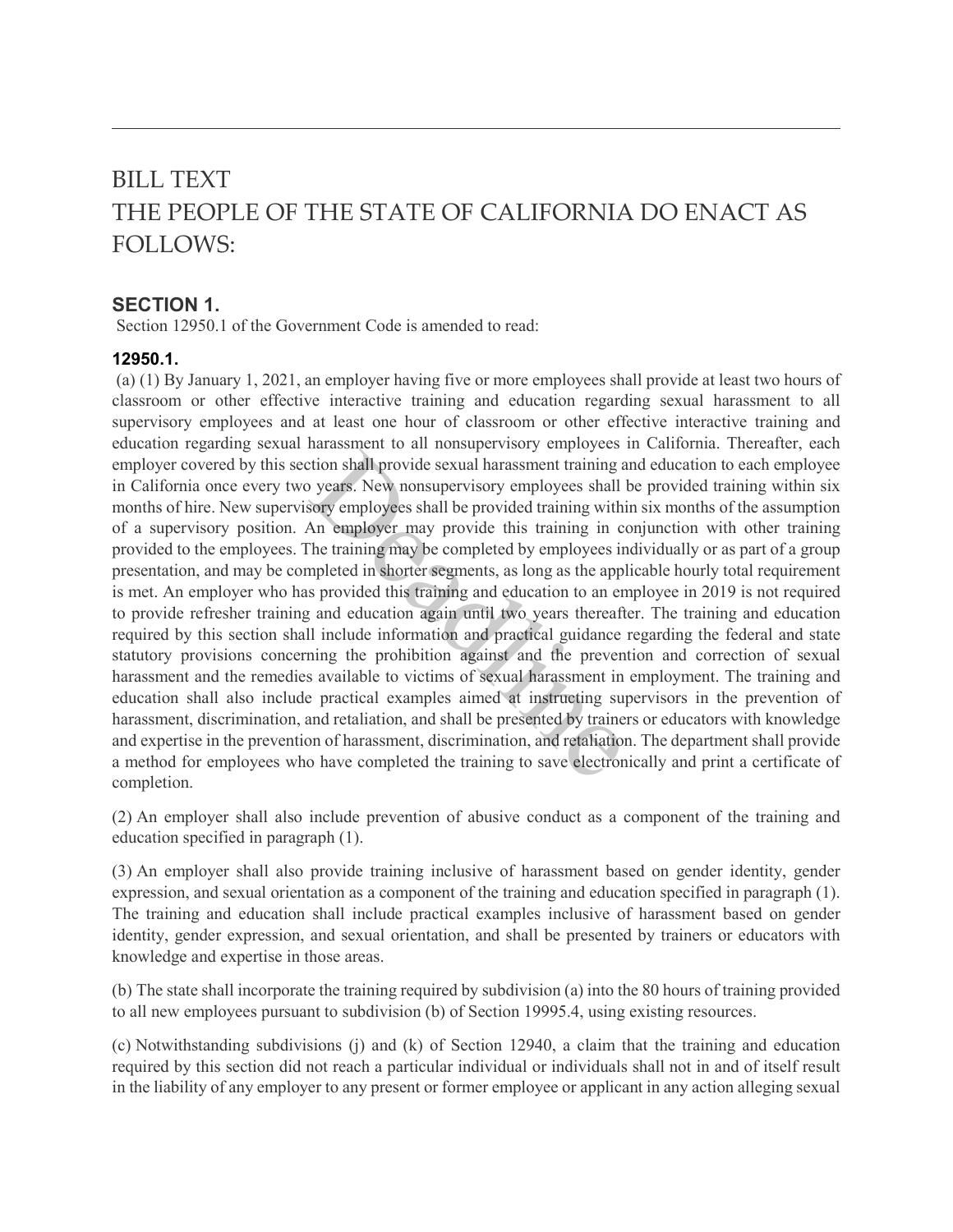harassment. Conversely, an employer's compliance with this section does not insulate the employer from liability for sexual harassment of any current or former employee or applicant.

(d) If an employer violates this section, the department may seek an order requiring the employer to comply with these requirements.

(e) The training and education required by this section is intended to establish a minimum threshold and should not discourage or relieve any employer from providing for longer, more frequent, or more elaborate training and education regarding workplace harassment or other forms of unlawful discrimination in order to meet its obligations to take all reasonable steps necessary to prevent and correct harassment and discrimination. This section shall not be construed to override or supersede statutes, including, but not limited to, Section 1684 of the Labor Code, that meet or exceed the training for nonsupervisory employees required under this section.

(f) Except as provided in subdivision (l), beginning January 1, 2021, for seasonal, temporary, or other employees that are hired to work for less than six months, an employer shall provide training within 30 calendar days after the hire date or within 100 hours worked, whichever occurs first. In the case of a temporary employee employed by a temporary services employer, as defined in Section 201.3 of the Labor Code, to perform services for clients, the training shall be provided by the temporary services employer, not the client.

(g) Beginning January 1, 2020, sexual harassment prevention training for migrant and seasonal agricultural workers, as defined in the federal Migrant and Seasonal Agricultural Worker Protection Act (29 U.S.C. 1801, et seq.), shall be consistent with training for nonsupervisory employees pursuant to paragraph (8) of subdivision (a) of Section 1684 of the Labor Code. ed by a temporary services employer, as define<br>or clients, the training shall be provided by the<br>20, sexual harassment prevention training for m<br>ederal Migrant and Seasonal Agricultural Wo<br>stent with training for nonsuperv

(h) (1) For purposes of this section only, "employer" means any person regularly employing five or more persons or regularly receiving the services of five or more persons providing services pursuant to a contract, or any person acting as an agent of an employer, directly or indirectly, the state, or any political or civil subdivision of the state, and cities.

(2) For purposes of this section, "abusive conduct" means conduct of an employer or employee in the workplace, with malice, that a reasonable person would find hostile, offensive, and unrelated to an employer's legitimate business interests. Abusive conduct may include repeated infliction of verbal abuse, such as the use of derogatory remarks, insults, and epithets, verbal or physical conduct that a reasonable person would find threatening, intimidating, or humiliating, or the gratuitous sabotage or undermining of a person's work performance. A single act shall not constitute abusive conduct, unless especially severe and egregious.

(i) For purposes of providing training to employees as required by this section, an employer may develop its own training module or may direct employees to view the online training course referenced in subdivision (j) and this shall be deemed to have complied with and satisfied the employers' obligations as set forth in this section and Section 12950.

(j) The department shall develop or obtain two online training courses on the prevention of sexual harassment in the workplace in accordance with the provisions of this section. The course for nonsupervisory employees shall be one hour in length and the course for supervisory employees shall be two hours in length.

(k) The department shall make the online training courses available on its internet website. The online training courses shall contain an interactive feature that requires the viewer to respond to a question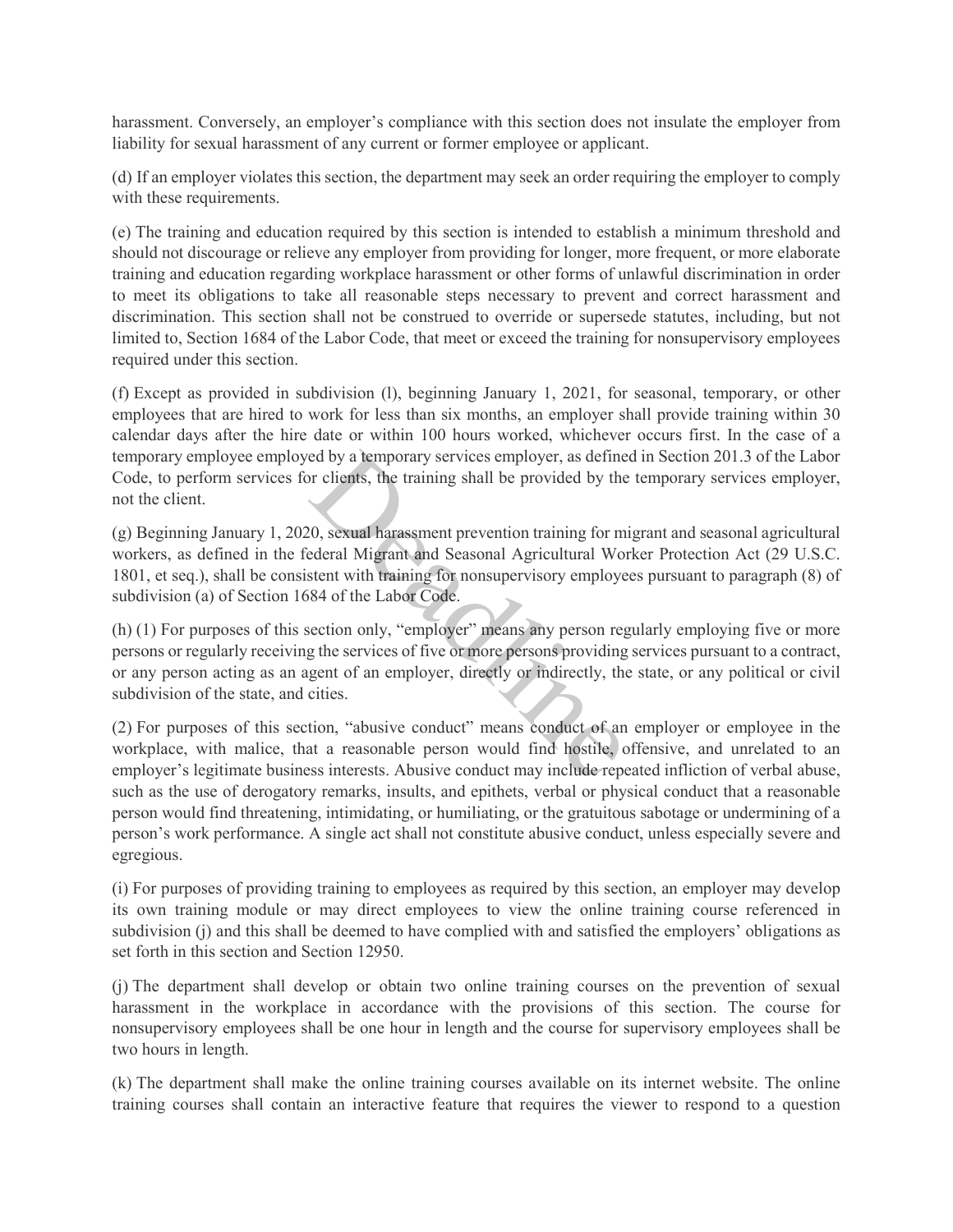periodically in order for the online training courses to continue to play. Any questions resulting from the online training course described in this subdivision shall be directed to the trainee's employer's human resources department or equally qualified professional rather than the department.

(l) (1) An employer that employs workers pursuant to a multiemployer collective bargaining agreement in the construction industry may satisfy the requirements of subdivision (a) or (f) by demonstrating that the employee has received the training required by subdivision (a) within the past two years under any of the following circumstances:

(A) While the employee was employed by another employer that is also signatory to a multiemployer collective bargaining agreement with the same trade in the building and construction industry.

(B) While the employee was an apprentice registered in a building and construction trades apprenticeship program approved by the Division of Apprenticeship Standards.

(C) Through a building and construction trades apprenticeship program approved by the Division of Apprenticeship Standards, a labor management training trust, or labor management cooperation committee. For purposes of this subdivision, "labor management cooperation committee" shall mean a committee that is established pursuant to Section 175a of Title 29 of the United States Code.

(2) For purposes of this subdivision, "multiemployer collective bargaining agreement" means a bona fide collective bargaining agreement to which multiple employers are signatory, including predecessor and successor agreements.

(3) An employer shall require verification that an employee has undergone prevention of harassment training pursuant to this subdivision within the past two years. The employer shall provide prevention of harassment training pursuant to subdivision (a) for any employee for whom verification cannot be obtained.

(4) A state-approved apprenticeship program, labor management training trust, or labor management cooperation committee shall maintain a certificate of completion of training for each person to whom the entity has provided prevention of harassment training pursuant to this subdivision for a period of not less than four years. The apprenticeship program, labor management training trust, or labor management cooperation committee shall maintain a database of journey-level worker and apprentice training that entity has provided and shall provide verification of an employee's or apprentice's prevention of harassment training status upon the request of an employer that is a party to the multiemployer collective bargaining agreement. Figure 1.15 and Transaction Community<br>trian 175a of Title 29 of the United States Cod<br>division, "multiemployer collective bargaining<br>ment to which multiple employers are signate<br>ire verification that an employee has underg

(5) (A) A qualified trainer may provide prevention of harassment training on behalf of an apprenticeship program, labor management training trust, or labor management cooperation committee.

(B) A "qualified trainer," for purposes of this subdivision, is any person who, through a combination of training and experience, has the ability to train employees about the following:

(i) How to identify behavior that may constitute unlawful harassment, discrimination, or retaliation under both California and federal law.

(ii) What steps to take when harassing behavior occurs in the workplace.

(iii) How to report harassment complaints.

(iv) Supervisory employees' obligation to report harassing, discriminatory, or retaliatory behavior of which they become aware.